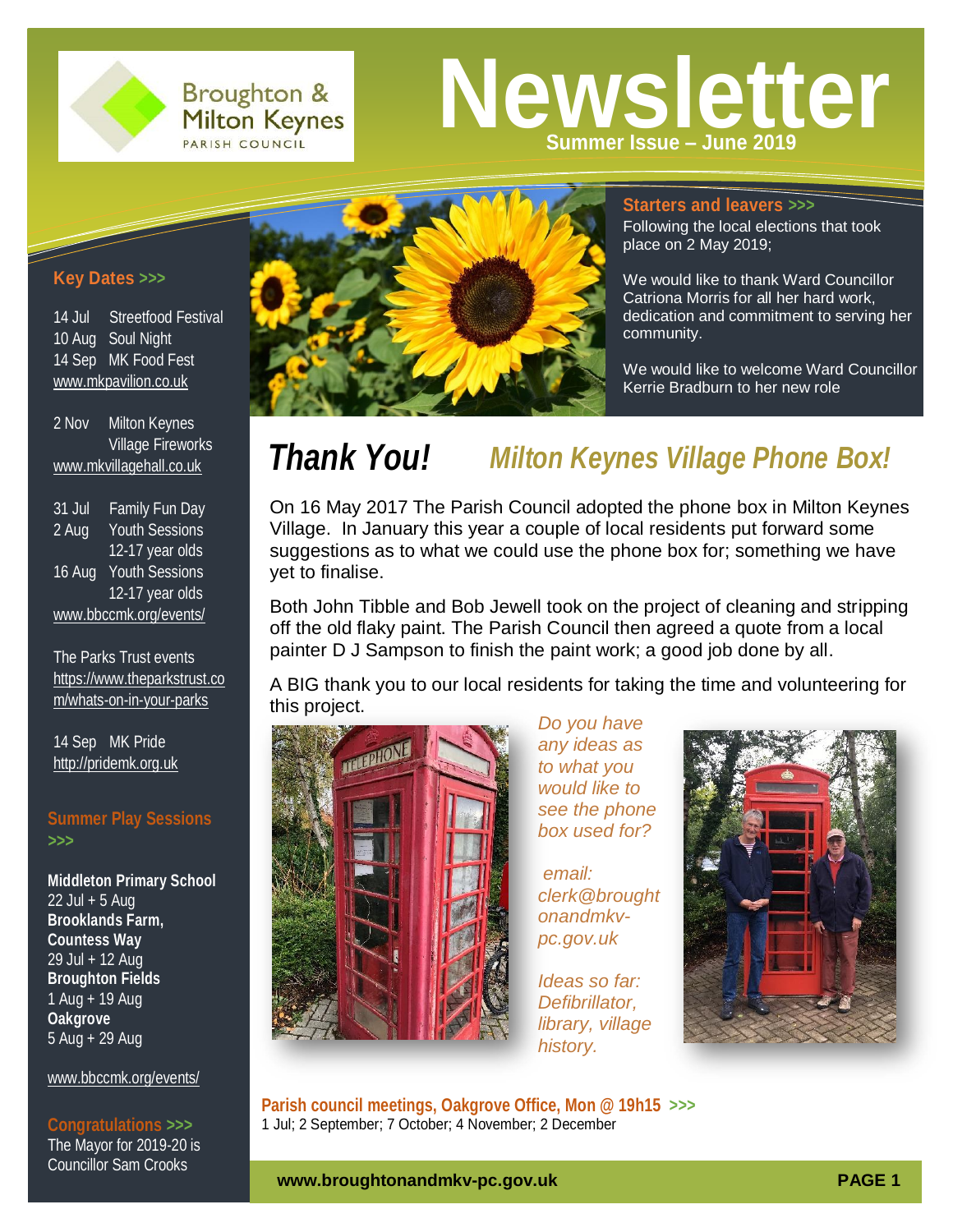## **Annual Assembly**

#### *>>>*

We held this years' meeting 29/05/19, where we had representation and updates from a good variety of people and topics:

- Chairs' Report
- Finance Report
- Ward Cllr updates
- PCSO update
- The Parks Trust
- Broughton & Brooklands Community **Connectors**
- YMCA MK
- Parish Survey

For more details, log onto our website and view the minutes under **Meetings – Full Council**

## **Volunteers – local litter picks** *>>>*



As residents we all know that litter is an ever increasing problem across the Borough however, we all have a part to play in keeping our environment clean and tidy.

The Parish Council holds a number of litter picking kits; we are more than happy for resident groups to borrow this equipment if they would like to organise local events.

#### **Contact** [admin@broughtonand](mailto:admin@broughtonandmkv-pc.gov.uk) [mkv-pc.gov.uk](mailto:admin@broughtonandmkv-pc.gov.uk)

# *The next big expansion of the city*

## **What this might mean to you**

Milton Keynes Council is about to start a public consultation on the "Development Brief" for what is known as Milton Keynes East (or MKE). This has come about because Milton Keynes Council has bid for some special Government funding to build around 5,000 new homes, and infrastructure and facilities, in a triangle of mainly farmland on the Newport Pagnell side of the M1. This is an area of approximately 460 hectares in size encompassed by the M1 to the west, the A422/A509 to the north, and Moulsoe and the wider rural area to the east.

This is an acceleration on the growth of the city and will have a significant impact on Milton Keynes, and especially those communities like ours, which are closest to this expansion. Because of this there is opposition from local communities and parish councils to this bid. As a Parish Council, based on the information currently available, we too are opposed to the scale of this expansion.

This is important and if it goes ahead it will have a long-term impact. We want our residents to be aware of it and to voice their opinion to Milton Keynes Council, through the consultation and their Local Councillor.

### **What this is about**

Government policy for the Cambridge – Milton Keynes – Oxford corridor is for one million homes in the area to 2050.

Milton Keynes Council has bid for nearly £95 million funding from the Government's "Housing Infrastructure Fund" (HIF). This is to fund the early phases of infrastructure, including highways, a primary school and health centre, that are required to enable the delivery of the allocation under Plan: MK. This includes a new bridge over the M1.

The HIF Bid did not involve any consultation and is very controversial, especially with people living in Willen.

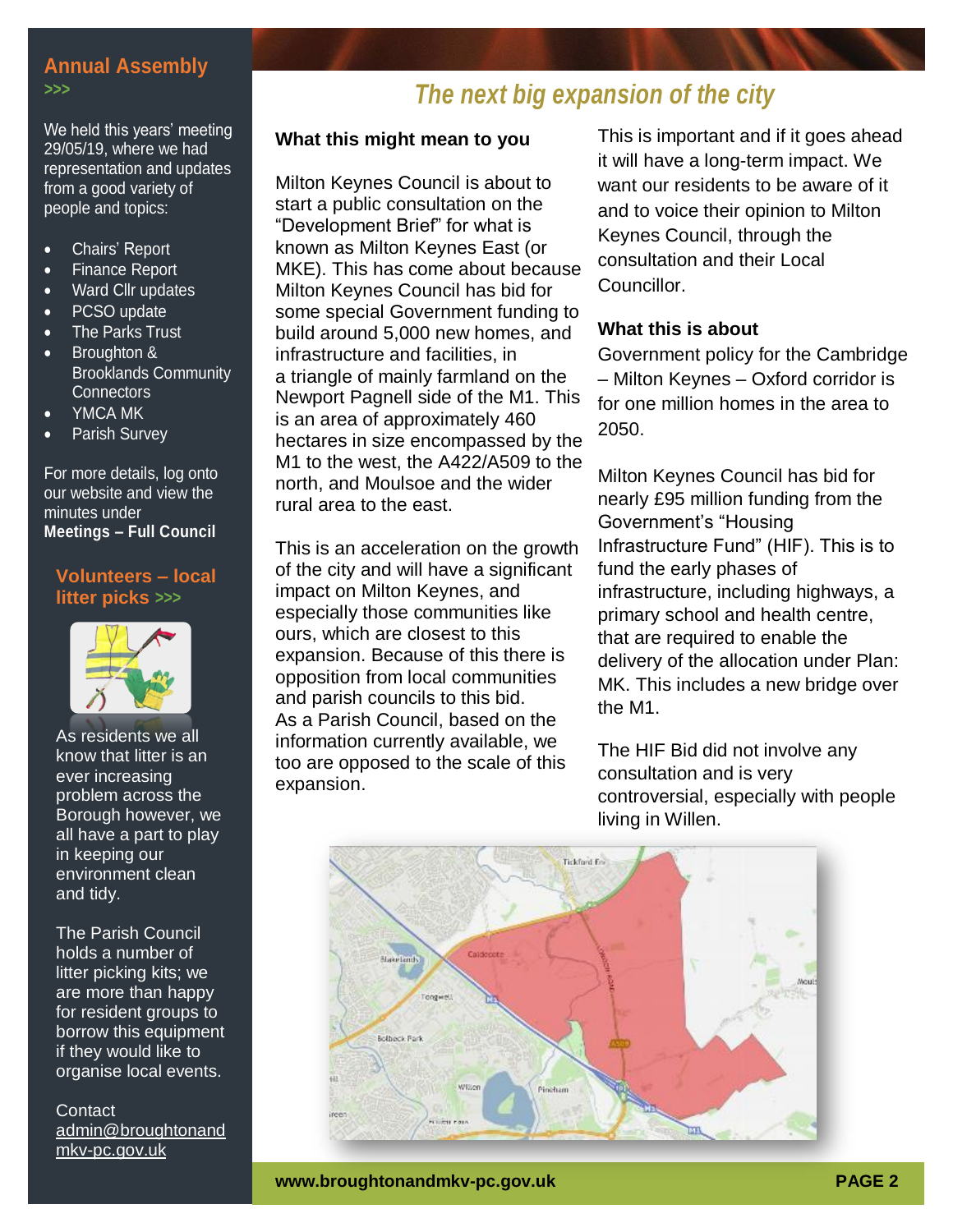### **MKE Development**

#### *>>>*

To find out more, Log onto MKC website and search for "HIF Bid".

#### [www.milton](http://www.milton-keynes.gov.uk/)[keynes.gov.uk](http://www.milton-keynes.gov.uk/)

If you have any queries or comments about the development framework of the Housing Infrastructure Fund (HIF) bid, please email:

[Development.plans@](mailto:Development.plans@milton-keynes.gov.uk) [milton-keynes.gov.uk](mailto:Development.plans@milton-keynes.gov.uk)

To contact your local Milton Keynes Ward Councillor:

#### John Bint

[john.bint@milton](mailto:john.bint@milton-keynes.gov.uk)[keynes.gov.uk](mailto:john.bint@milton-keynes.gov.uk)

Sam Crooks [sam.crooks@milton](mailto:sam.crooks@milton-keynes.gov.uk)[keynes.gov.uk](mailto:sam.crooks@milton-keynes.gov.uk)

#### Kerrie Bradburn [kerrie.bradburn@milto](mailto:kerrie.bradburn@milton-keynes.gov.uk) [n-keynes.gov.uk](mailto:kerrie.bradburn@milton-keynes.gov.uk)

#### **Allotments** *>>>* **Allotme nt sites**

- $\checkmark$  Broughton Rd, Milton Keynes Village;
- $\checkmark$  Walton Rd, Milton Keynes Village;
- $\checkmark$  Kemsley, Broughton;
- $\checkmark$  Cranmore, Broughton Gate;
- $\checkmark$  Brooklands (coming end 2020)

If you are interested in an allotment plot or want us to keep your details on our waiting list(s); please contact:

admin@broughtonandmk

The Parish Council is politically neutral.

What you should be aware of though is that the views of the local political representatives on this project are different.

## **What this could mean to us**

If this goes ahead there are potential benefits, for example:

- An extra 6,000 jobs quite close to us.
- A new District Centre where we can go shopping.
- Extra local jobs during the construction phase – building and equipping the houses, offices, factories, schools.
- If they come about, some of the ideas being considered as part of this investment in this new area, such as a fast mass-transit system and a linear park on the River Ouzel floodplain.

However, there are potential downsides and impacts that we think need to be considered, for example:

- Much of the traffic from the new area is expected to use H5 & H6, adding to congestion especially at peak times.
- Most of the housing is not needed within the next decade and may impact the planned development and finishing off of other areas.
- Unless new schools and medical facilities are developed at the right stages of overall development, the new residents will create additional demand and pressure on existing schools, medical centres, dentists etc. within our Parish. Milton Keynes Council has a mixed track-record of building enough new schools at the right time. Even with planned growth, it feels we've often had to wait for other resources to "catch up" with the demand.
- Milton Keynes Council's proposed "investment" to help get traffic from this new area into the rest of MK is a new Bridge over the M1 near Willen, and then using V11 to get onto H5 Portway at Pineham. This may make travel on H5 & H6 even more difficult for residents in our Parish area. Both these roads are already heavily congested and potentially there could be the "double whammy" of more traffic coming over J14, AND, more traffic joining H5 at the Pineham roundabout.

## **Recycle sacks** *>>>*



Don't forget that if you require more clear recycling sacks you can log onto MKC website;

#### [www.milton-keynes.gov.uk](http://www.milton-keynes.gov.uk/)

and these will be delivered to your home address or you can select a "Click and Collect" location.